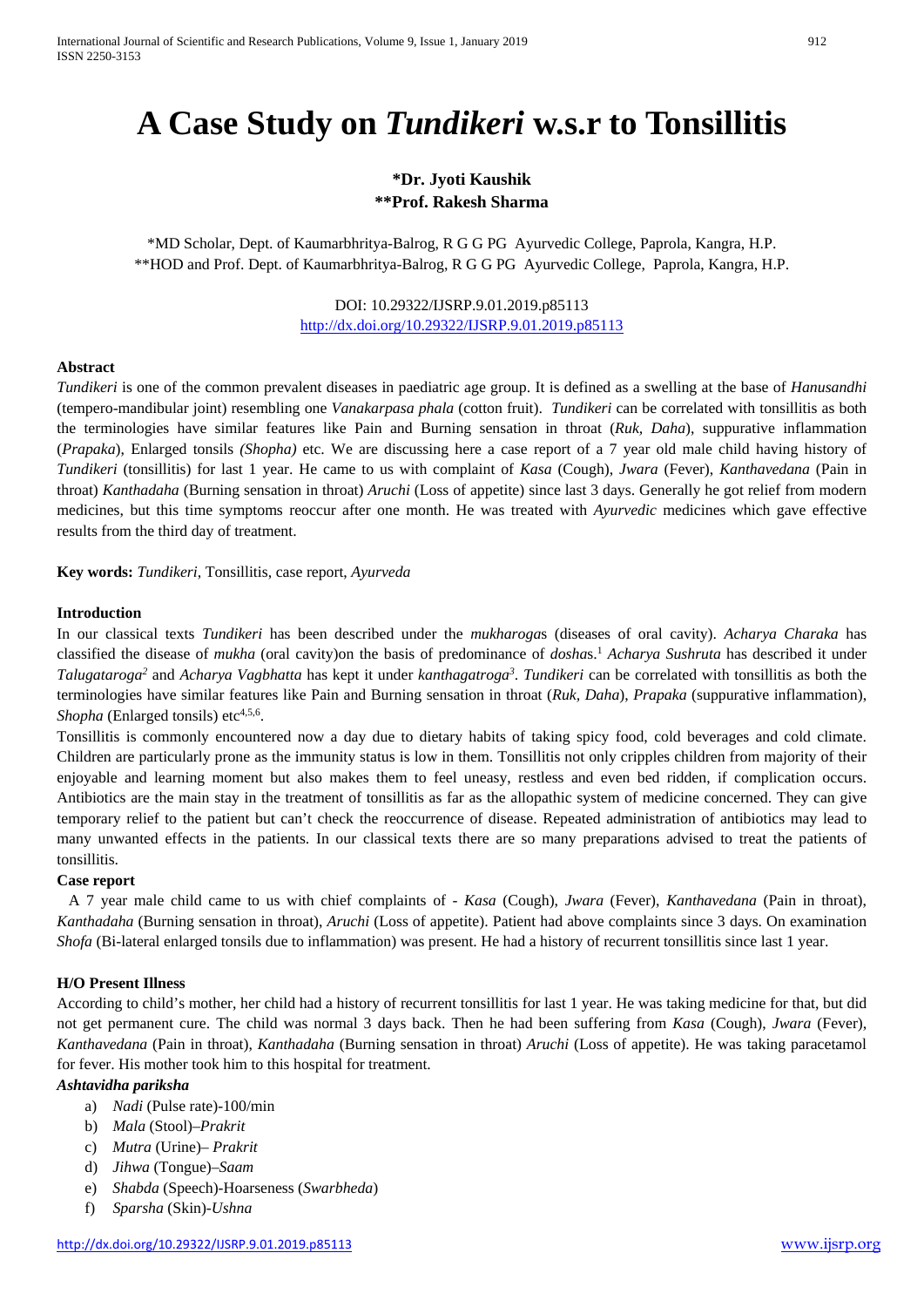International Journal of Scientific and Research Publications, Volume 9, Issue 1, January 2019 913 ISSN 2250-3153

- g) *Drika*(Eyes)-*Ashrupurnata*
- h) *Akruti*-*Krisha*

# **Material and methods**

### *Method*

Centre of Study: R.G.G.P.G. Ayu. College and Hospital, Paprola, Kangra, H.P.

# **Table 1: Showing assessment criteria**

| <b>Disease</b>                        | <b>Severity</b>                                                         | Grade                    |
|---------------------------------------|-------------------------------------------------------------------------|--------------------------|
| Jwara (fever)                         | Normal body temperature                                                 |                          |
|                                       | Up to $100^0$ F                                                         | $^{+}$                   |
|                                       | Up to 100-103 <sup>0</sup> F                                            | $++$                     |
|                                       | $>105^{\circ}$ F                                                        | $+++$                    |
| Kasa (cough)                          | <b>Nil</b>                                                              | ۰                        |
|                                       | Less frequently                                                         | $^{+}$                   |
|                                       | Occasionally                                                            | $++$                     |
|                                       | Present all time                                                        | $+++$                    |
| Kantha Shopha (enlarged               | Located within tonsilar fossa                                           | $\overline{\phantom{0}}$ |
| tonsils)                              | Tonsilar hypertrophy till the brim of tonsilar fossa                    | $^{+}$                   |
|                                       | Tonsilar hypertrophy extend beyond the pillars but do not touching each | $++$                     |
|                                       | other                                                                   |                          |
|                                       | Tonsils in contact with each other                                      | $+++$                    |
| Kanthavedna<br>(pain<br>in<br>throat) | No pain                                                                 |                          |
|                                       | Mild pain                                                               | $+$                      |
|                                       | Moderate pain                                                           | $++$                     |
|                                       | Severe pain                                                             | $+++$                    |
| Kanthadaha<br>(burning)               | N <sub>il</sub>                                                         | ۰                        |
| sensation in throat)                  | Mild                                                                    | $+$                      |
|                                       | Moderate                                                                | $++$                     |
|                                       | Severe                                                                  | $+++$                    |
| Aruchi (loss of appetite)             | Normal desire for food                                                  | ۰                        |
|                                       | Eating timely without much desire                                       | $+$                      |
|                                       | Desire for food only after long intervals                               | $++$                     |
|                                       | No desire for food at all                                               | $+++$                    |

#### *Material*

# **Table 2: Showing Internal Medicines used in Case Study along with dose, duration and** *anupana* **(vehicle)**

| Sr.No.         | <b>Name of Drug</b>    | <b>Dose</b>      | <b>Duration</b>                   | Anupana(vehicle)             |
|----------------|------------------------|------------------|-----------------------------------|------------------------------|
|                | Sitopaladi churna      | 1 gm             |                                   |                              |
|                | Godanti bhasm          | $250 \text{ mg}$ | thrice a day for 1 week           | <i>Madhu</i> (Honey)         |
|                | Tankan bhasm           | $250 \text{ mg}$ |                                   |                              |
|                | Shankh bhasm           | $125 \text{ mg}$ |                                   |                              |
| $\overline{2}$ | Sanjeevani vati        | $250$ mg         | twice a day for 3 days            | Koshnajala (Luke warm water) |
| 3              | Syrup Imudab#          | $5 \text{ ml}$   | thrice a day for 1 week           |                              |
|                |                        |                  | then twice a day for next 2 weeks |                              |
| $\overline{4}$ | Syrup Jufex forte##    | $5 \text{ ml}$   | thrice a day for 1 week           | Koshnajala                   |
| 5              | Syrup Adliv###         | $5 \text{ ml}$   | twice a day for 3 weeks           |                              |
| 6              | Agastyaharitaki avleha | $5 \text{ gm}$   | twice a day for last 2 weeks      | Koshnajala                   |

#Syrup Imudab Manufacturer : Dabur ##Syrup Jufex forte Manufacturer : Aimil Pharmaceuticals India Ltd. ###Syrup Adliv (200 ml) Manufacturer : Albert David

# *Pathya*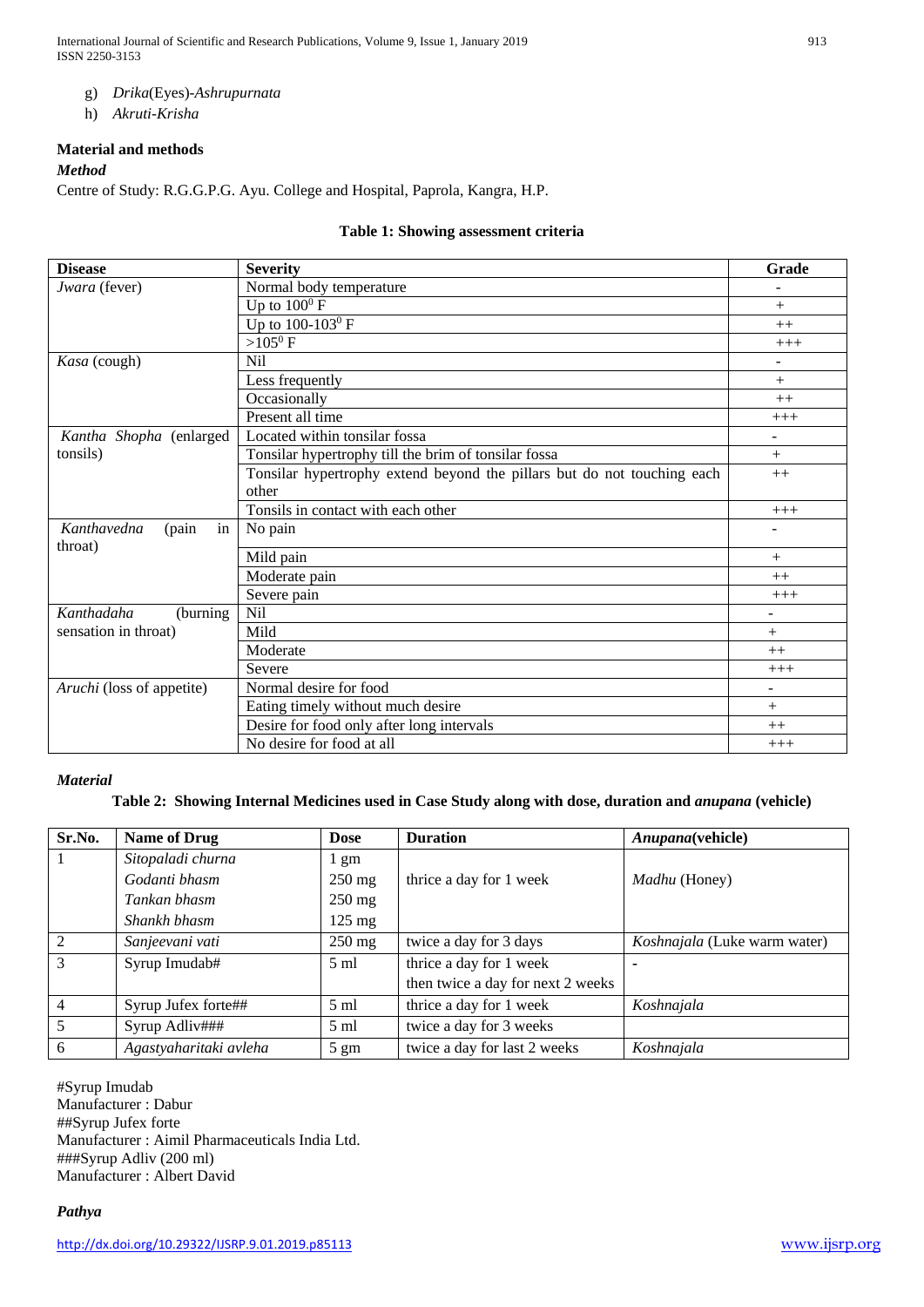International Journal of Scientific and Research Publications, Volume 9, Issue 1, January 2019 914 ISSN 2250-3153

- a) Luke warm water.
- b) *Khichadi*(kedgeree)
- c) *Daliya* (porridge)
- d) Soup etc.

#### **Table 3: Showing Mode of Action of the Formulations**

| <b>Name of Drug</b>    | <b>Mode of Action</b>          |
|------------------------|--------------------------------|
| Sitopaladi churna      | Mucolytic, Expectorant         |
| Godanti bhasm          | Analgesic, Antipyretic         |
| Tankan bhasm           | Expectorant                    |
| Shankh bhasm           | Carminative                    |
| Sanjeevani vati        | Analgesic, Anti inflammatory   |
| Syrup Imudab           | Immunity enhancer              |
| Syrup Jufex forte      | Expectorant, Mucolytic         |
| Agastyaharitaki avleha | Anti-allergic, Immunomodulator |
| Syrup Adliv            | Hepato protective, Appetizer   |

#### **Observation and results**

Regression of Patient symptoms was observed from the third day of treatment and complete remission of the condition was observed by 15th day of treatment. During the treatment no minor or major complications was observed in the patient.

| Sr.No.         | <b>Symptoms</b>        | $\overline{0}^{\text{th}}$ day | $3rd$ day | $\overline{7}^{\text{th}}$ day | $10th$ day | $15th$ day     | $21st$ day |
|----------------|------------------------|--------------------------------|-----------|--------------------------------|------------|----------------|------------|
|                | Kasa (cough)           | $++$                           | $++$      | $+$                            | ۰.         | $\blacksquare$ |            |
| $\overline{2}$ | Jwara (fever)          | $++$                           | $+$       | ۰                              | ۰          |                |            |
| 3              | (pain<br>Kanthavedna   | $+++$                          | $++$      | $+$                            |            |                |            |
|                | in throat)             |                                |           |                                |            |                |            |
| $\overline{4}$ | Kanthadaha             | $+++$                          | $++$      | $\ddot{}$                      | -          |                |            |
|                | (burning sensation in  |                                |           |                                |            |                |            |
|                | throat)                |                                |           |                                |            |                |            |
| 5              | of<br>Aruchi<br>(loss) | $++$                           | $++$      | $++$                           | $+$        |                |            |
|                | appetite)              |                                |           |                                |            |                |            |
| 6              | Shopha<br>Kantha       | $^{++}$                        | $++$      | $\ddot{}$                      | $+$        | $+$            |            |
|                | (enlarged tonsils)     |                                |           |                                |            |                |            |

#### **Table 4: Showing regression of symptoms during treatment.**

# **Discussion**

There is natural dominancy of *kapha dosha* in childhood7 and *tundikeri* which is a *kapha pradhan* disease is more prone in children. Low immunity in children is also a factor for higher incidence of *tundikeri* in this age group. The *nidana* (aetiological factors) for this disease is not clearly mentioned in our classics, but items like chocolate, chips, icecreams, cold drinks, fast and junk foods may vitiate the *dosha* in current scenario. Poor oral hygiene is also a factor for secondary infection in this context. Due to *nidana sevana* (*sheeta, abhishyandi, ruksha, teekshna* food items) there is vitiation of *dosha*, which in turn causes impairment of digestive power (*agni vikriti* & *aama utpatti*) and *srotorodha* (obstruction of channels) in *kantha* and *talu* and thus swelling of the tonsils occur.

# **Figure 1.** *Samprapti* **(Pathogenesis) of** *tundikeri*